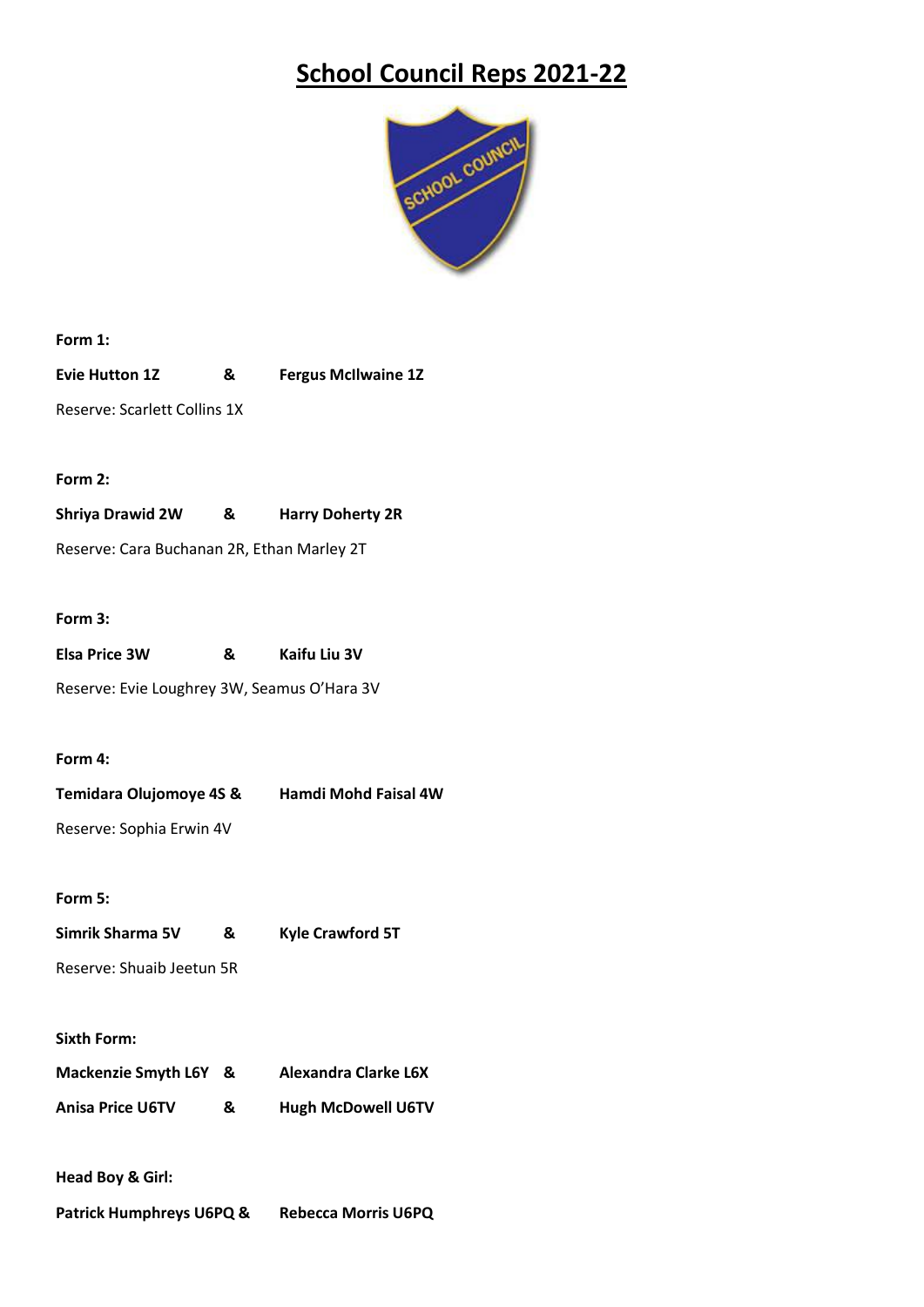# **Form Council Reps 2021-22**

# **Form 1**

| 1R: | Max Irvine,      | Alannah Rutten          |
|-----|------------------|-------------------------|
| 1S: | Ava Heron,       | Charlie Lynch           |
| 1T: | Bes Starks,      | Hayden Shuttleworth     |
| 1V: | Isabelle Conlon, | Joby Doyle              |
| 1W: | Alfie Wylie,     | Anna Douglas            |
| 1X: | Alfie Taggart,   | <b>Scarlett Collins</b> |
| 1Y: | Aaron Ngwa,      | Yarag El- Kattan        |
| 12: | Evie Hutton,     | Fergus Mcllwaine        |

### **Form 2**

| 2R: | Cara Buchanan,     | <b>Harry Doherty</b> |
|-----|--------------------|----------------------|
| 2S: | Charlotte Lindsay, | Moriola Asaolu       |
| 2T: | Grace Maher,       | Ethan Marley         |
| 2V: | Tess Mallon,       | Zandrei Salazar      |
| 2W: | Shriya Drawid,     | Felix O'Gorman       |
| 2X: | Hannah Hyland,     | <b>Emmet Morris</b>  |
| 2Y: | Caden McHugh,      | <b>Tiago Snoddy</b>  |
| 2Z: | Chloe Ou Yang,     | James Hannafin       |

# **Form 3**

| 3R: | William Carson, | Hannah McAlister-Colacio |
|-----|-----------------|--------------------------|
| 3S: | Jason Huang,    | Isabella Solomon         |
| 3T: | Sadhvika Deva,  | Aoife Kuntz              |
| 3V: | Seamus O'Hara,  | Lydia Finnegan           |
| 3W: | Evie Loughery,  | Kaifu Liu                |
| 3X: | Grace Campbell, | <b>Conor Mulgrew</b>     |
| 3Y: | Zach McGivern,  | <b>Tilly McCall</b>      |
| 3Z: | Edison Wang,    | Elsa Price               |